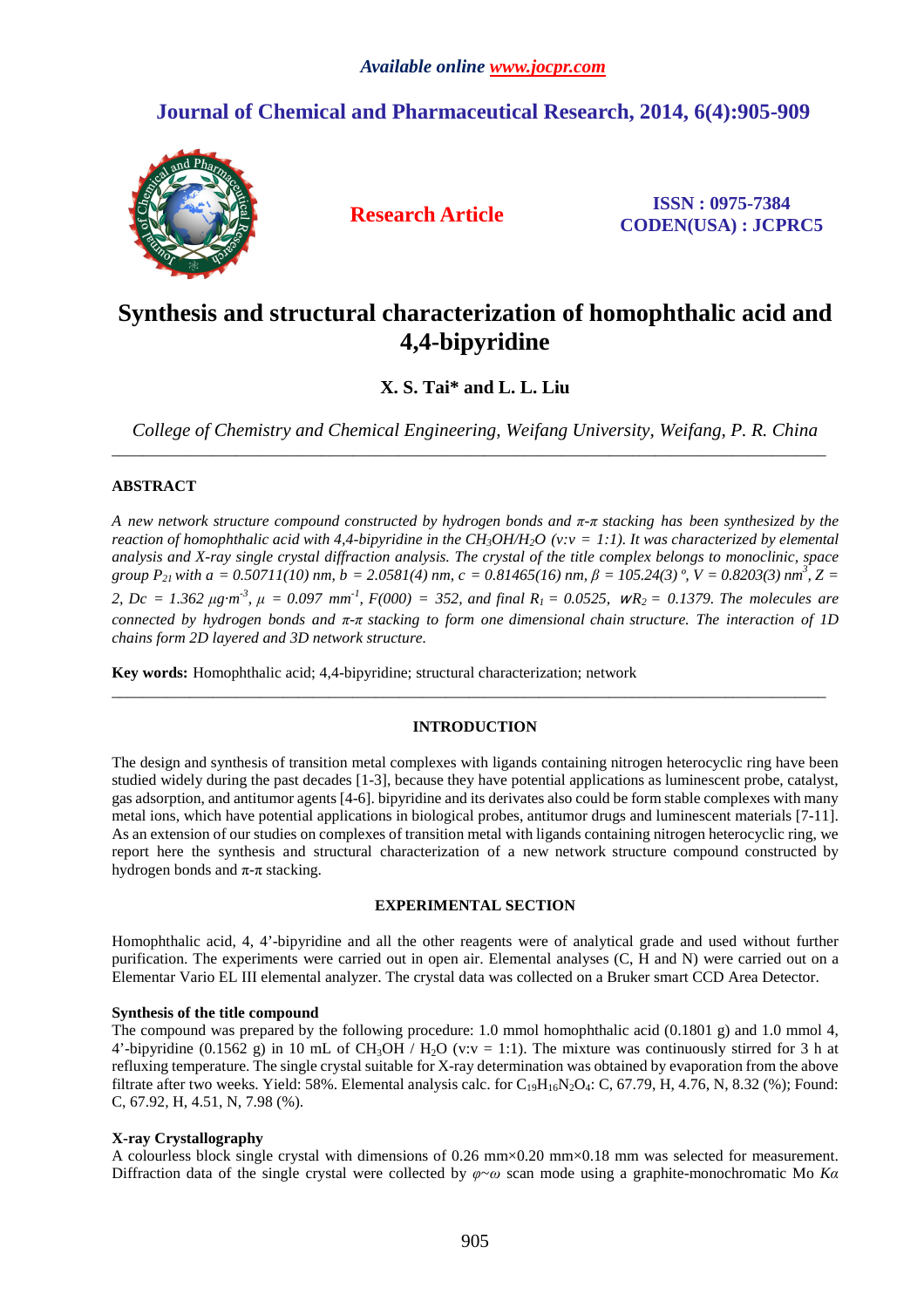radiation ( $\lambda$  = 0.71073 Å) at 293 (2) K on a Bruker Smart Apex CCD diffractometer. A total of 7526 reflections were collected in the range 3.26-27.48°, of which 3686 were unique  $(R_{\text{int}} = 0.0466)$  and 2930 were observed with  $I > 2\sigma(I)$ . The data were corrected for *Lp* factors. The structure was solved by direct methods and refined by full-matrix least-squares techniques on  $F^2$ . The structure was solved by direct methods [12] using SHELXL-97 and expanded using Fourier techniques. All of the non-hydrogen atoms and hydrogen atoms were refined anisotropically and isotropically, respectively. The final refinement by full-matrix least squares method was converged at *R* = 0.0525, and  $wR = 0.1379$  ( $w = 1/[{\delta^2(Fo^2)+(0.1000P)^2+0.0000P}]}$ ,  $P = (Fo^2+2Fc^2)/3$ ,  $S = 0.920$ ,  $(\Delta/\sigma)_{\text{max}} = 0.000$ ). The largest peak in the final difference fourier map is 0.244 e /  $\AA^3$  and the minimum peak is - 0.165 e /  $\AA^3$ . Molecular graphics were drawn with the program package SHELXTL-97 crystallographic software package [13]. The most relevant crystal data for the title compound are quoted in Table 1, and the selected bond distances and angles are listed in Table 2.

*\_\_\_\_\_\_\_\_\_\_\_\_\_\_\_\_\_\_\_\_\_\_\_\_\_\_\_\_\_\_\_\_\_\_\_\_\_\_\_\_\_\_\_\_\_\_\_\_\_\_\_\_\_\_\_\_\_\_\_\_\_\_\_\_\_\_\_\_\_\_\_\_\_\_\_\_\_\_*

| Table 1: Crystallographic data for the title compound |  |  |
|-------------------------------------------------------|--|--|
|                                                       |  |  |

| Formula                                                 | $C_{19}H_{16}N_2O_4$           |  |  |
|---------------------------------------------------------|--------------------------------|--|--|
| Formula weight                                          | 336.34                         |  |  |
| Crystal system                                          | Monoclinic                     |  |  |
| Space group                                             | $P_{21}$                       |  |  |
| a (Å)                                                   | 5.0711(10)                     |  |  |
| b(A)                                                    | 20.581(4)                      |  |  |
| c(A)                                                    | 8.1465(16)                     |  |  |
| $\beta$ (°)                                             | 105.24(3)                      |  |  |
| Z                                                       | 2                              |  |  |
| F(000)                                                  | 352                            |  |  |
| Temperature (K)                                         | 293(2)                         |  |  |
| $V(A^3)$                                                | 820.3(3)                       |  |  |
| Calculated density $(\mu g \cdot m^{-3})$               | 1.362                          |  |  |
| Crystal size $(mm3)$                                    | $0.26 \times 0.20 \times 0.18$ |  |  |
| $\mu$ (mm <sup>-1</sup> )                               | 0.097                          |  |  |
| S                                                       | 0.920                          |  |  |
|                                                         | $-6$ $\leq$ h $\leq$ 5.        |  |  |
| Limiting indices                                        | $-26 \le k \le 26$             |  |  |
|                                                         | $-10 \leq k \leq 10$           |  |  |
| Reflections collected / unique                          | 7526/3686                      |  |  |
| Parameters                                              | 234                            |  |  |
| Restraints                                              | 1                              |  |  |
| $R_{\rm int}$                                           | 0.0466                         |  |  |
| $R_1$ , w $R_2$ [all data]                              | 0.0599, 0.1462                 |  |  |
| $R_1, wR_2 [I > 2\sigma(I)]$                            | 0.0525, 0.1379                 |  |  |
| Largest diff.peak and hole (e $\cdot$ Å <sup>-3</sup> ) | $0.244, -0.165$                |  |  |

**Table 2: Selected bond lengths (Å) and angles (º) for the title compound** 

| Bond                                             | Distance | Bond             | Distance   |
|--------------------------------------------------|----------|------------------|------------|
| $C13-04$                                         | 1.216(3) | $C13-03$         | 1.316(3)   |
| $C6-N2$                                          | 1.312(4) | $C12-01$         | 1.315(3)   |
| $C10-N2$                                         | 1.337(4) | $C5-N1$          | 1.325(4)   |
| $C1-N1$                                          | 1.323(4) | $C12-02$         | 1.201(3)   |
| $C1-C2$                                          | 1.389(4) | $C6-C7$          | 1.377(4)   |
| $C9-C10$                                         | 1.367(4) | $C4-C5$          | 1.386(4)   |
| $C2-C3$                                          | 1.364(3) |                  |            |
|                                                  |          |                  |            |
| Angle                                            | (°)      | Angle            | (°)        |
| $C6-N2-C10$                                      | 117.1(2) | $C1-N1-C5$       | 116.7(2)   |
| O1-C12-O2                                        | 122.8(2) | O3-C13-O4        | 122.6(2)   |
| O <sub>4</sub> -C <sub>13</sub> -C <sub>14</sub> | 124.3(2) | O3-C13-C14       | 113.1(2)   |
| $O2-C12-C11$                                     | 125.5(2) | $O1 - C12 - C11$ | 111.71(18) |
| $C1-C2-C3$                                       | 120.1(2) | $N2-C6-C7$       | 122.9(3)   |
| $N2-C10-C9$                                      | 123.5(2) | $N1-C1-C2$       | 123.5(2)   |
| $N1-C5-C4$                                       | 123.2(3) | $C6-C7-C8$       | 120.7(2)   |

#### **RESULTS AND DISCUSSION**

The result of elemental analysis indicated that the title compound contains a homophthalic acid molecule and a 4,4-bipyridine molecule, and is accorded with the result of single crystal X-ray diffraction analysis.

#### **Structure Description**

A single-crystal X-ray diffraction study reveals that the title compound crystallizes in monoclinic system with  $P_{21}$ space group. The crystal structure of the title compound is revealed in Fig. 1. As shown in Fig. 1, we can see that the title compound consists a homophthalic acid molecule and a 4,4-bipyridine molecule. In the molecule, two double bonds C12-O2 (1.201(3) Å) and C13-O4 (1.216(3) Å) are as expected for this class of compound [14, 15]. And the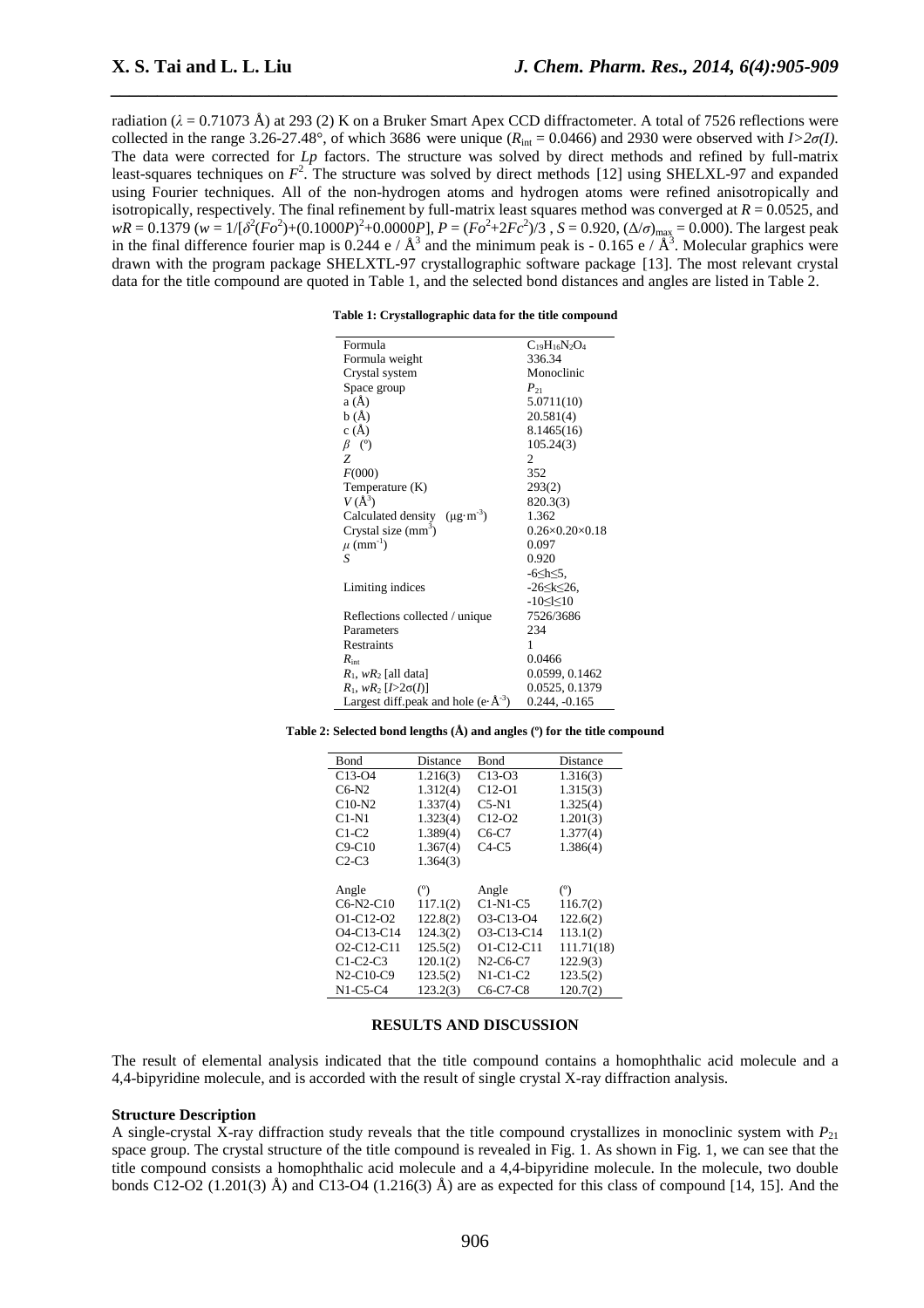geometrical parameters are normal. The two planes of 4,4-bipyridine molecule are planar with a dihedral angle of 7.2 º between the planes formed by C1, C2, C3, C4, C5, N1 (plane 1) and C6, C7, C8, C9, C10, N2 (plane 2). The dihedral angle between the plane 1 and the benzene ring of homophthalic acid molecule (C14 to C19) is 19.1  $\degree$ , and is significantly rotated out of the above two planes. From Fig. 2, it can be seen that the title molecules form zigzag structure by the intermolecular hydrogen bonds of O-H…N.

*\_\_\_\_\_\_\_\_\_\_\_\_\_\_\_\_\_\_\_\_\_\_\_\_\_\_\_\_\_\_\_\_\_\_\_\_\_\_\_\_\_\_\_\_\_\_\_\_\_\_\_\_\_\_\_\_\_\_\_\_\_\_\_\_\_\_\_\_\_\_\_\_\_\_\_\_\_\_*

The molecules stack with each other by hydrogen bonds and  $\pi$ -π interaction in arrays to form a 1D chained structure (Fig. 2). The dimensionality is increased by  $\pi$ - $\pi$  interaction to form 2D layered structure and 3D network structure (Fig. 3 and Fig. 4). It is doubt that these weak interactions of hydrogen bonds and  $\pi$ - $\pi$  interactions are significantly to increase the stability of the crystal structure. The aromatic rings in the molecules do not show any unusual features, and the bond lengths and bond angles are within the range of normal values.



**Fig 1**: **Molecular structure of the title compound, where the thermal ellipsoids were drawn at 30% possibility** 



**Fig 2**: **One-dimensional Structure of the title compound**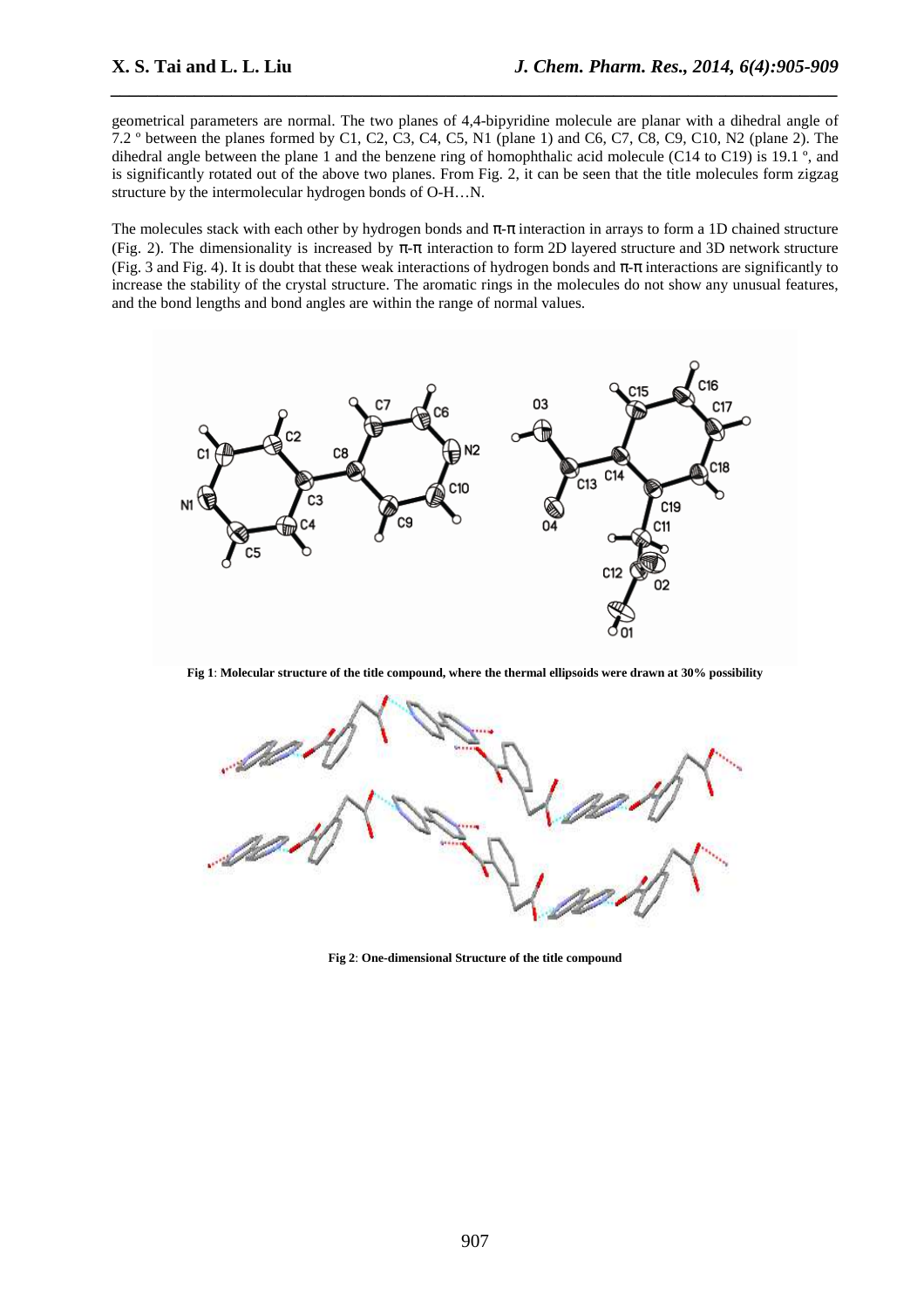

**Fig 3: Two-dimensional layered structure of the title compound** 



**Fig 4: Three-dimensional network structure of the title compound** 

**Table 3: Hydrogen-bond geometry (Å) for the title compound** 

| $D-HA$     | D-H  | H.A  | D-A  | $\angle$ DHA |
|------------|------|------|------|--------------|
| 01-H1CN1   | 1.03 | 1.69 | 2.67 | 157          |
| $O3-H3BN2$ | 0.79 | 1.93 | 2.67 | 156          |
| $C2-H2BO2$ | 0.93 | 2.47 | 3.29 | 147          |
| C11-H11AO4 | 0.97 | 2.37 | 2.81 | 107          |
| O15-H15AO3 | 0.93 | 2.39 | 2.72 | 100          |
| O18-H18AO2 | 0.93 | 2.56 | 3.44 | 160          |

#### **CONCLUSION**

In summary, a new compound made up by a homophthalic acid molecule and a 4,4-bipyridine molecule has been synthesized and structurally characterized. The results show that the molecules stack with each other by hydrogen bonds and π-π interaction in arrays to form a 1D chained structure. The chains are expanded to form 2D layered structure and 3D network structure by  $\pi$ - $\pi$  interaction.

### **Supplementary Material**

Crystallographic data for the structure reported in this paper has been deposited with the Cambridge Crystallographic Data Centre as supplementary publication No.CCDC 993487. Copy of the data can be obtained free of charge on application to CCDC, 12 Union Road, Cambridge CB2 1EZ, UK (Fax: +44-1223-336-033; E-Mail: deposit@ccdc.cam.ac.uk).